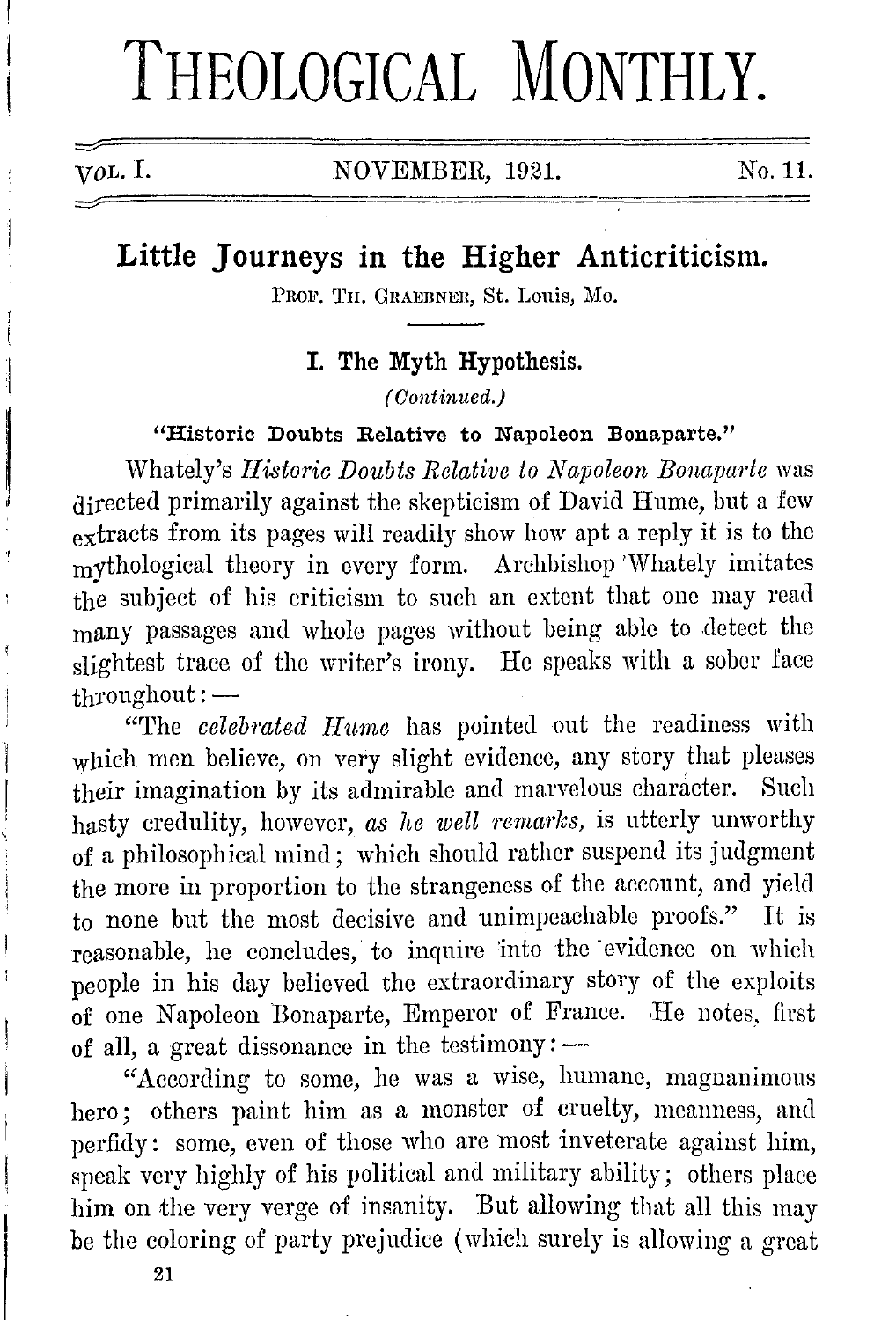$\vert$ ( I

 $\vert$  $\vert$ 

# **THE THEOLOGICAL OBSERVER.**

#### Radicalism Rampant in the Anglican Church.

When Canon Glazebrook, in his *Faith of a Modern Churchman*, declared that the clauses of the Creed: "He descended into hell, He ascended into heaven, and sitteth at the right hand of God," as well as the resurrection of the flesh, "arc now regarded by Churchmen" (i.e., Anglicans) ''of all schools" (High Church, Low Church, and Broad) "as purely symbolical," and that the virgin birth and resurrection of Christ must also be understood "symbolically," although "unquestionably believed by the early Church to be literal statements of facts," he set in motion a public controversy which now, after two years, has not yet subsided. But Glazebrook's volume was, judging from the reviews that we have seen, a moderate performance compared with the papers that were read at the Eighth Conference of Modern Churchmen which met at Girton, near Cambridge, in August. From all accounts it is evident that the radical wing of the Anglican Church regards the time opportune for a public assault on every fundamental of Christian belief. The papers read at Girton left nothing to be desired at least in one point - plainness. The authors accuse the Lambeth Conference, which strives to unite Christians on the basis of the Nicene Creed, of cowardly sidestepping the issue. To this creed, said **Dr.** Frakes-Jackson, "it is practically impossible for a man living today to give assent." Turning to his liberal friends, he said that they are losing the respect of Churchmen because, while expurging the virgin birth, they tried to accept the rest of the Creed; they were "following truth [ !] only to a certain point and there tried to stop."

The consensus of the Conference seems to have been that the time has come when the corollaries of the liberal position must be accepted, no matter at how great a cost to the feelings of the Anglican public. 1 The dean of St. Paul's proposed – "Drop the three creeds." Canon<br>Bindley thought creeds "neither necessary nor desirable." Others Bindley thought creeds "neither necessary nor desirable." held that creeds might be retained, hut not as a condition of membership or office.

The discussion centered about the person of Christ. Time and again sentiments were uttered at which Arius would have blushed. One speaker declared that "the Jesus of popular belief is largely a mythological figure." Another speaker mentioned that 'Christ claimed to be the Son of God only "in a moral sense, in which all human beings are sons of God, as standing in a filial and moral relationship of God and capable of acting on these moral principles on which God acts." Rev. Hastings Rashdall said: "Every soul is an incarnation of God, and in no other sense did our Lord claim divinity. God, who reveals Himself in all great teachers, did so in one man signally and uniquely."

*No* attempt was made to unite on a formula which would express the belief, or lack of it, held by the members of the Conference. The reporter of the *Living Church* (Milwaukee) quotes from Acts: "Some

22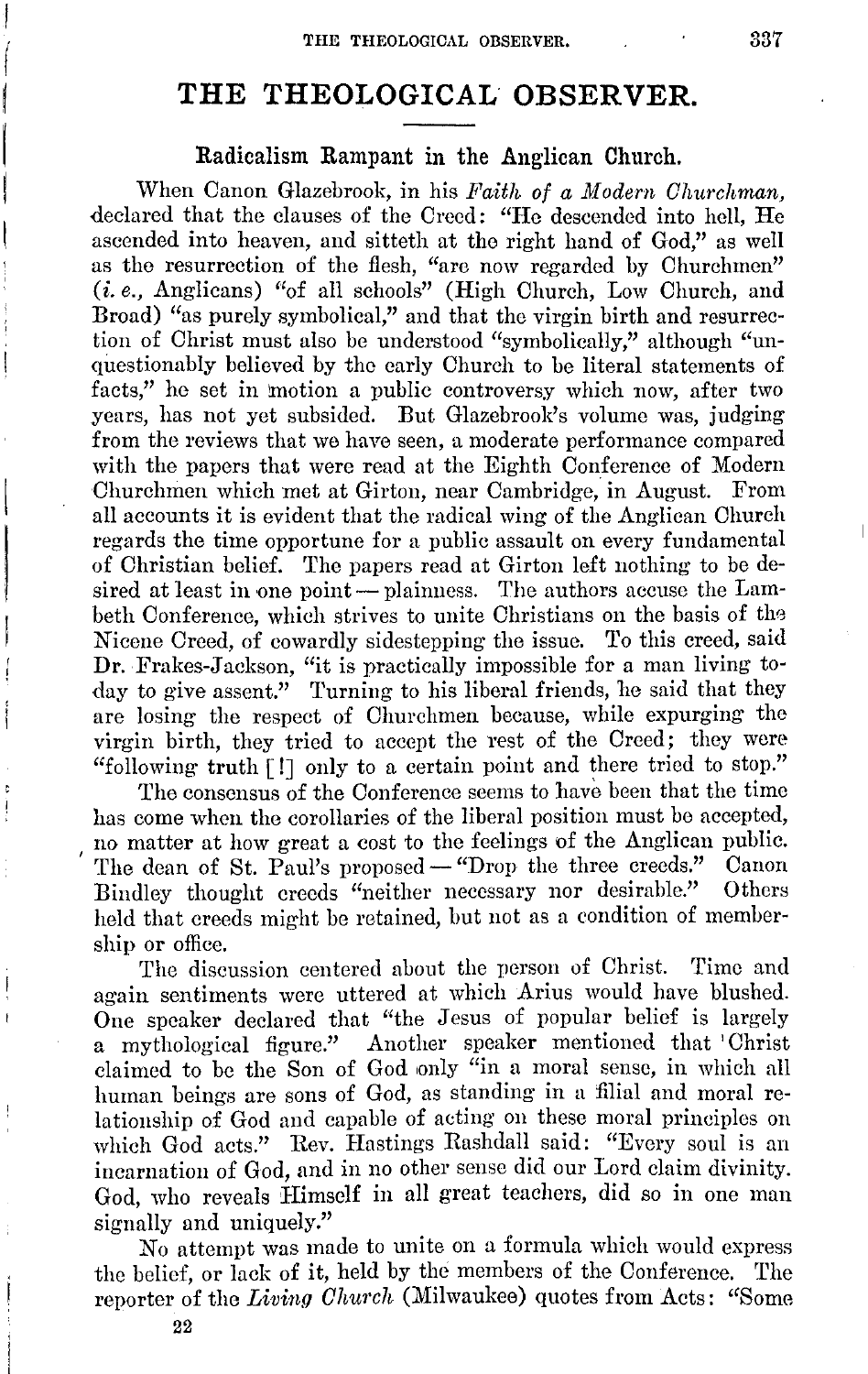cried one thing, and some another; for the assembly was confused; and the most part knew not wherefore they were come together." "For instance," he says, ''it was urged, on the one hand, that for our confession of faith we should go back to the apostles; on the other hand, that we should go forward into tho unknown; that wo needed a new creed: that it was undesirable that a new creed should be compiled; that several new creeds might be produced of a provisional nature only; lastly, the most brilliant suggestion of all, that every clergyman should produce his own creed, which his congregation should recite with him; and it was anticipated that one creed would emerge as the winner of this creed-making competition!" The following is a new creed suggested by Dr. Douglas White at tho close of a paper he read to the Conference: "I believe in God, the Father of all; and in Jesus Christ, Revealer of God and Savior of Man; and in the Spirit of Holiness, which is the Spirit of God and of Jesus; by which Spirit man is mado Divine: I acknowledge the Communion of All Faithful People in Beauty, Goodness, and Truth; and I believe in the Forgiveness of Sins, the Glory of Righteousness, the Victory of Love, and the Life Eternal."

On one point, it is true, an agreement was reached  $-$  and that was that "the old orthodoxy is now in ruins." GRAEDNER.

#### Comment on the Girton Papers.

Since the report of the Girton meeting was published, a more or less heated and very voluminous debate has been carried on in the British press, religious and secular. The conservatives endeavor to stem the tide of Radicalism. One of the first of the leading clergymen to take issue with the speech of Dean Rashdall was the Rev. D. G. Beurchier. Dr. Beurchier declared: ---<br>"If the Dean of Carlisle is correctly quoted, his speech is as appalling

If the Dean of Carlisle is correctly quoted, his speech is as appalling as it is amazing. His conclusions, if accepted, would sound the death-knell of the Christian and Catholic churches. Christ, if not literally divine, was the greatest impostor in history. On the other hand, if He was not the Son of God, the whole Gospel is meaningless and unintelligible. The dean is reported to have said that Christ never claimed divinity. The dean is reported to have said that Christ never claimed divinity. truth is He never claimed anything else. And for that claim He forfeited His life. His every action and His every word, every miracle was performed fils life. His every action and His every word, every miracle was performed<br>in the consciousness that He was divine. Nature's laws obeyed Him he-<br>cause He was their Creator. Before His accusers He proclaimed as His<br>answer If we cannot worship Jesus as the eternal God, we have no alternative lmt to despise Him as our fellow-man."

Writing in the London *Star*, Bishop Gore said: -

"Our Modernists are standing on a very slippery slope. They abandon the miracles; then they abandon the Godhead of Christ and the Atonement - all against the evidence. Will they stop there? I think not. I feel sure that the denial of miracles and the abandonment of belief in Christ's sure that the denial of miracles and the abandonment of belief in Christ's Godhead will be found to carry with them an abandonment of the idea of Divine Revelation altogether, and those who abandon the specific Christian Creed will find themselves, not in Unitarianism, but much lower down."

A further instance of journalistic comment on the opinions of the Modern Churchmen is afforded by a letter to the *Sunday Pictorial*  from Mr. Max Pemberton, in which he says: "According to this type·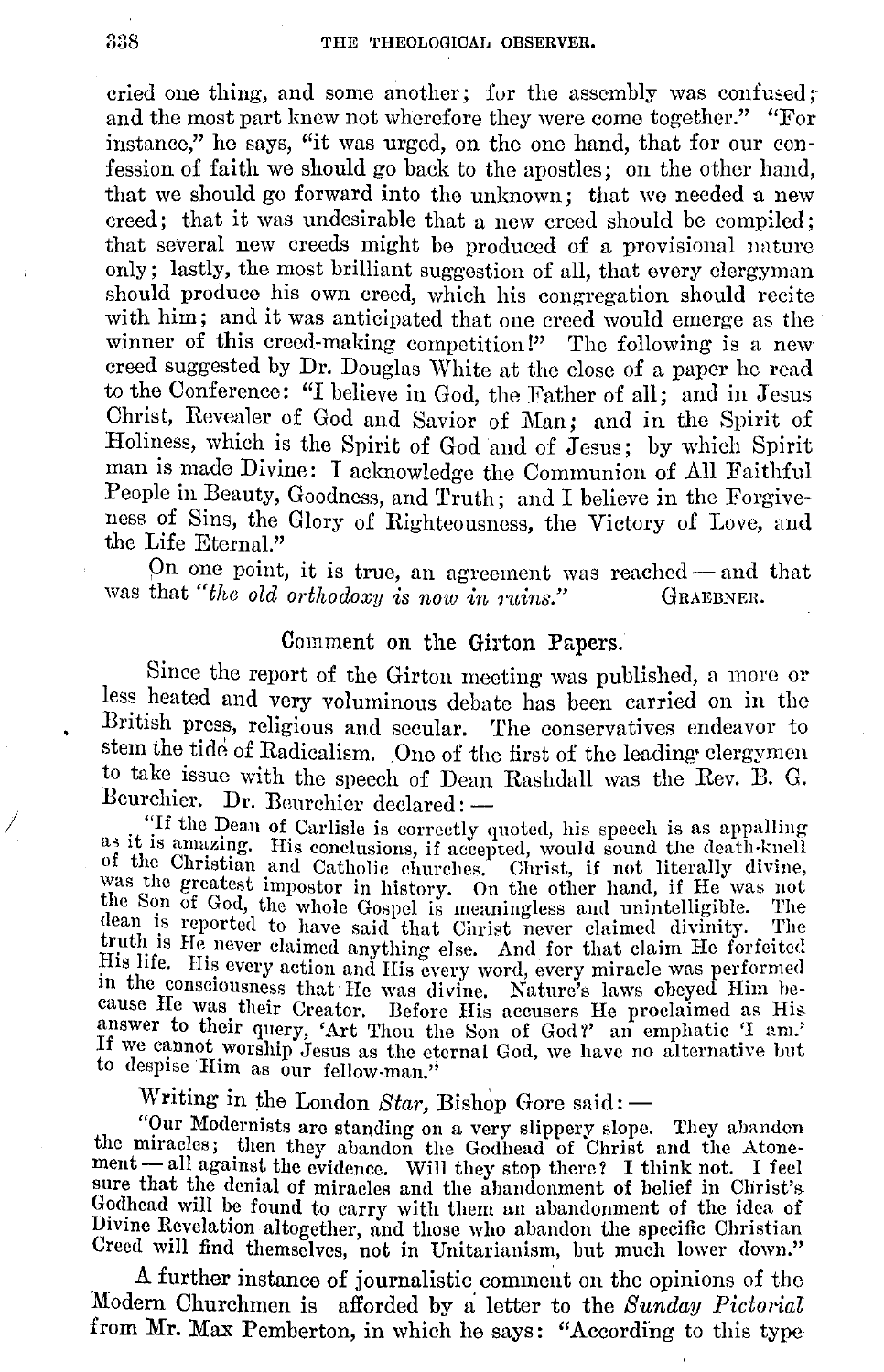,of orator, Christ was not incarnate of the Holy Ghost at all, but was merely the Son of Joseph and Mary. He performed no miracles. He **,did** not rise from the dead, nor ascend to heaven. On the other hand, there are some of us still left who believe in the divinity of Christ, and who totally fail to understand how men who believe the contrary can honestly occupy the pulpits of our state churches and take money for teaching people to deride the ancient faith." Commenting on **Mr.** Pemberton's article, the *Living Church* correspondent says: "Strong words these, but none will say that they are not fully justified. It only remains to ask, What are the bishops doing, or going to do? They have all pledged themselves 'with all faithful diligence to banish and drive away all erroneous and strange doctrines contrary to God's Word.' But we have yet to learn that it is the intention of any of them to call to account the clergymen for whom they are responsible, and who appear to have committed themselves to the pernicious teaching of these so-called 'Modernists.' " He views the situation as exemplifying the "never-ending battle of faith against unbelief," and adds: "The Cambridge Conference is to be welcomed, if its result is to force the average Englishman to undertake the wholly uncongenial task of clear thinking."

Elsewhere we hear the middle-of-the-road men weakly allaying the fears of the faithful and as weakly faulting the radicals for their blatant unbelief. Canon Barnes of Westminster Abbey said in his closing sermon: $-$ 

"I weigh without prejudice, I trust, all that they have said. In the come the living Christ, one with the Holy Spirit. We all seek for truth. But, whereas to some truth seems a tide destined to rise and sweep destructively across lands where Jesus reigned as a Son of God, to me it is the power which will set free new streams to irrigate His kingdom. Yet even power which will set free new streams to irrigate His kingdom. Yet even those who seem, to the majority among us, to undervalue the supreme great- ness of the Founder of our faith are eager to hasten the coming of the kingdom of God as He proclaimed it [!]. In His words we have prayed together, 'Thy Kingdom come.' And surely from such unity of practical aim, from a common conviction that we must work together in the service of Jesus [?!], we shall in the end reach agreement."

Rev. J. K. Mozley, Principal of the Leeds Clergy School, criticized the views advanced by the Modernists, but said that "it must not be thought that we have nothing to learn from them." He adds that the Conference was "composed of men who wished to remove difficulties which to them seemed to keep sincere souls from Christ." He did not think that the differences which separated them from others were unimportant-  $\lceil$  not unimportant! $\rceil$  -, and he did not believe in the least that the Church would either abandon the use of the present Creeds, or find in the Girton papers an "adequate preservative [ !] of the truth of Christ's Godhead." Yet "it was true Christian faith, even if not faith's last word, which inspired Canon Barnes to say that 'human thought will not sweep past Jesus, but will circle round Him as the center where God reveals Himself'"-

0£ course, Radicals everywhere rejoice in the forward step which their cause has taken by the Cambridge Conference. The *Churchman* (New York) editorially commends the Modernists for *"examin-*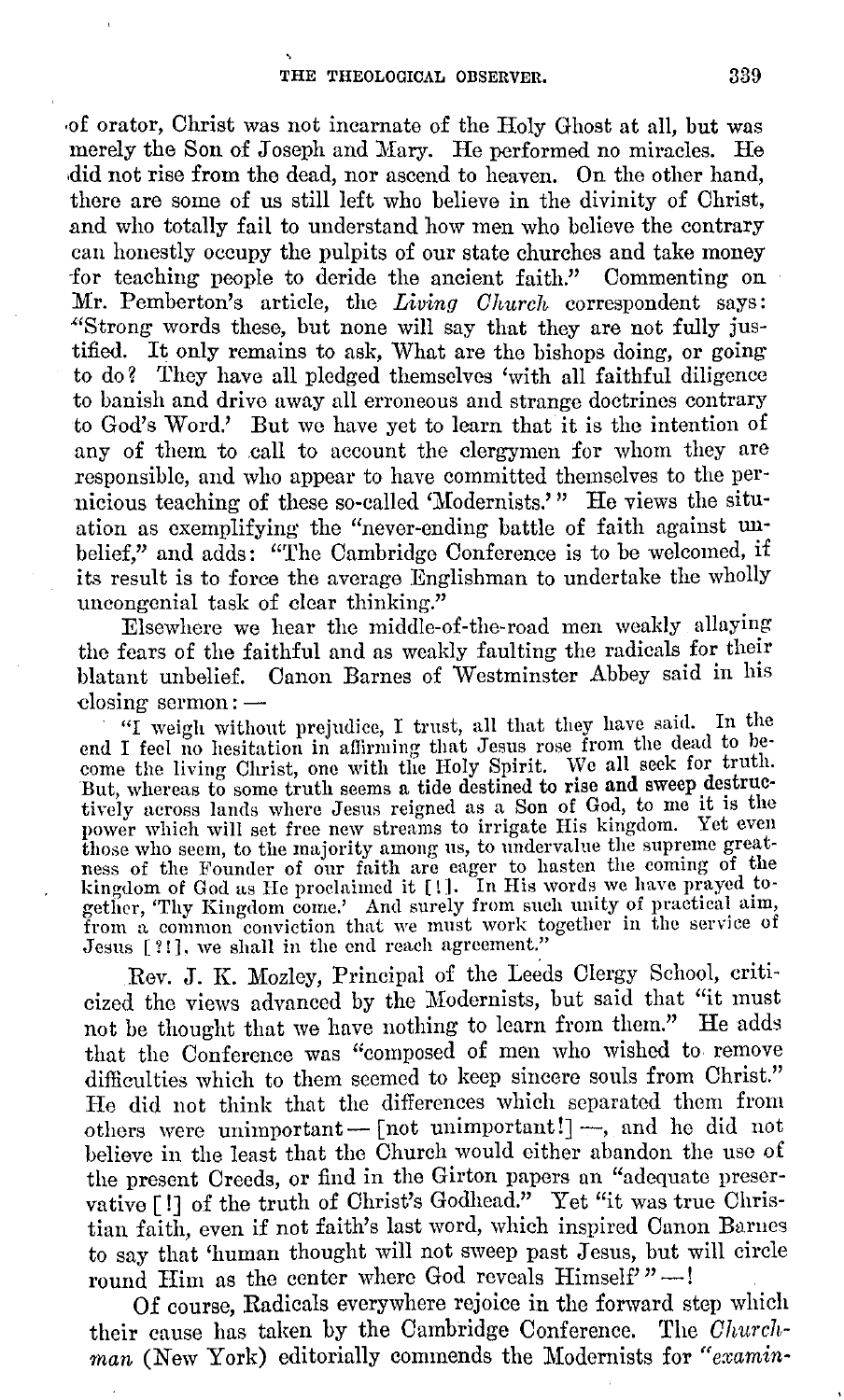*ing with fine candor* the fundamentals of our faith" and ridicules .those who "raise a shout of alarm the moment some sincere scholar begins to talk about religion with the open candor with which scholars are accustomed to discuss everything else,"  $-$  an identification of '"scholarship" with Radicalism that smacks of anything but candor. Or shall we rule out such names as James Robertson, Cave, Orr, Urquhart, Sayce, Redpath, Green, McGarvey, Clay, Wilson, Warfield - to mention men of English speech only -- from the ranks of Biblical scholarship? The *Churchman* then secs "cause for hope" in the fact that "in the Church of England, at least, liberals are not only thinking, but thinking out loud," that now "scholars are frankly telling one another what the Godhead of Jesus means to them in the year of 1921; what the Incarnation means!" . . . "Every man in the Church who loves the Lord Jesus Christ has a right to discuss his faith [ !] in any open forum. It was a fine thing to have Dean Rashdall say what he thought. And it was also a fine thing to have Bishop Gore take him to task. Religion cannot suffer from sincerity and freedom." A "fine thing'' for Rashdall to say that Christ claimed to be no more divine than "any other soul," - whereas even Arius still believed that the Son was uniquely generated by the Father!

While only an incident, though a highly significant one, in the development of Radicalism in the Church of our day, the Cambridge Conference at least impresses two lessons upon us:

1) It is an injustice to the memory of Sabellius, Arius, Apollinaris, and other destructionists of the early Church to classify them with the Radicals of our own day.

2) Unionism bears in itself the seeds of unbelief and apostasy, which only await an opportune juncture to sprout forth in all their hideous deformity. By its tolerance of liberal clements in the past the Church of England has sown the wind; it is now reaping the whirlwind. GRAEBNER.

#### **D. D. D.**

From the *King's Business* we quote the following: "The Holy · Scriptures have some terrible words of warning, many of them evidently not familiar to the Church in these days. Christ used them. Paul used them. John used them. Peter used them. And there arc three words used by Peter which are most significant - 'damnable,' 'denying,' 'destruction': 'damnable heresies'; 'denying the Lord that bought them'; 'swift destruction.' 'But there were false prophets also among the people, even as there shall be false teachers among you. who privily shall bring in damnable heresies, even denying the Lord that bought them, and bring upon themselves swift destruction.'" 2 Pet. 2, 1.

Some of the preachers of our time who write "D. D." back of their name ought to add the third "D" to show their true character, being false prophets who preach Damnable heresies, Deny the Lord that bought them, and bring upon themselves and others swift Destruction. It is very deplorable that this is a fact. But being a fact, it would be well that it be made known. FRITZ.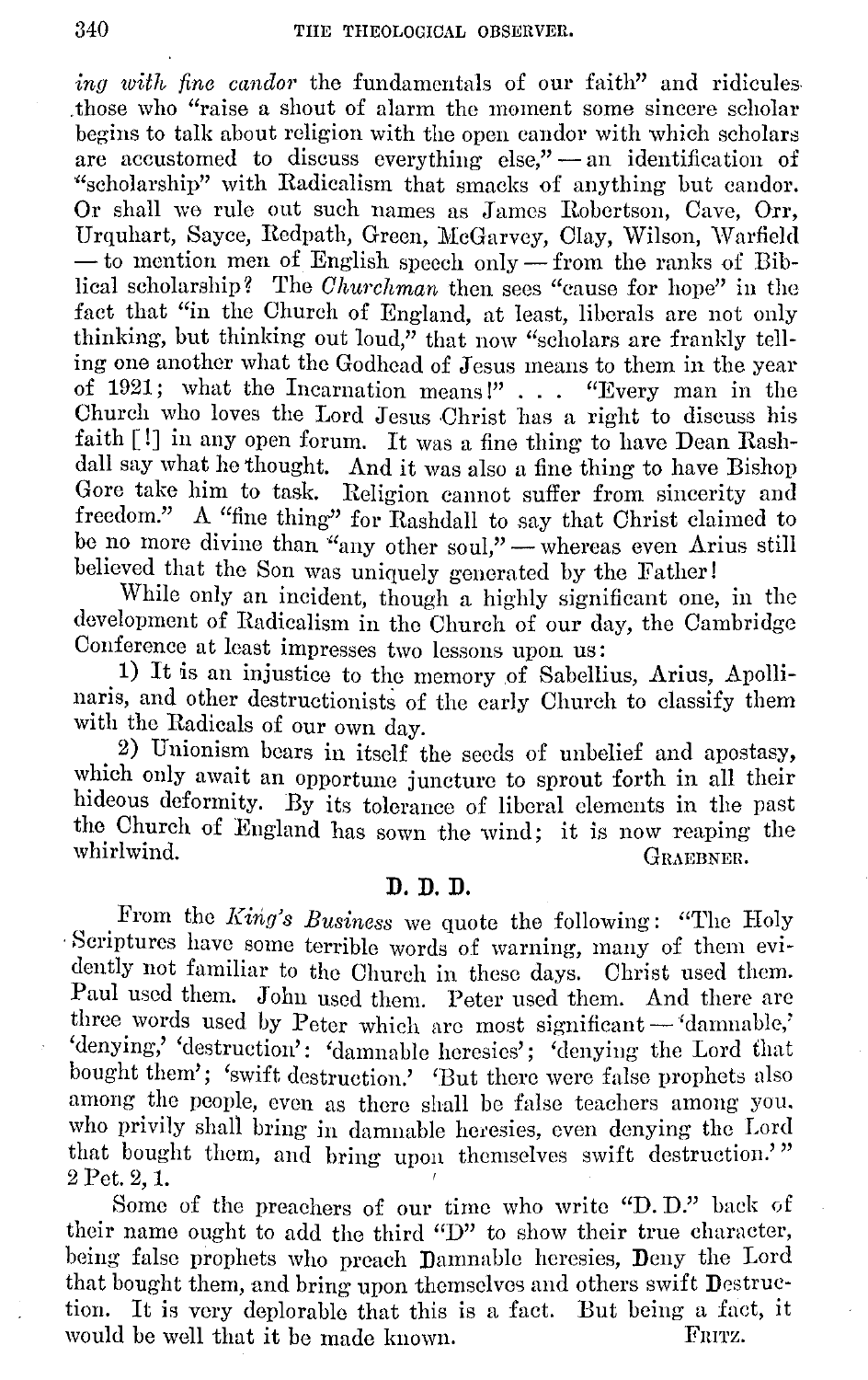#### A Question of Honor.

The *Watchman-Examiner* (September, 1921) writes: "We recently raised the question as to whether it is honorable for men to use well-known theological terminology to express ideas which are at variance with the generally accepted meaning of these words. The inquiry was provoked by these words from the *Christian Century:*  'Men of the modern mind subscribe to the same words as do men of the traditional mind, but the two types of mind invest the words with<br>meanings that are so far apart as to be almost immeasurable.' The meanings that are so far apart as to be almost immeasurable.' *Chris6ian Register,* of Boston, a Unitarian paper, in discussing the question, says: 'The Baptist editor asks if men can do this with honor. We agree with  $him$   $-$  they cannot. Modern men ought to use modern terms to express modern ideas. If the Baptists did that, or any other denomination, they would make a great disturbance. They would divide. We think for the sake of the kingdom of God, which, we are told on: infallible authority, is first righteousness, they ought to stand in integrity, and leave not even a little child uncertain or deceived about their true belief. There are tens of thousands of Baptists, There are tens of thousands of Baptists, Methodists, Presbyterians, Disciples, Congregationalists, and Episcopalians who do not believe, yet seem to believe, in an inerrant Bible, tho virgin birth, the physical resurrection, the second bodily coming, the antinatural stories called miracles.'"

The demand which is here made is perfectly just. It is a crime to lead men to hell by denying the sacred truths of Scripture and teaching human lies instead; but it is more than a crime for false teachers to hide their wolf's mission under the sheep's clothing of orthodox terminology. The pronounced atheist may still demand respect, but the hypocrite deserves nothing but contempt. The rebuke of the *Christian Reyister* is well taken; however, it should follow its own advice and strike the word *Christian*.

#### Signs of the Times.

The *United Presbyterian,* June 23, 1921, has the following: "Two years ago 110 professors, representing fifty-three seminaries, met in Cambridge, Mass., to discuss this problem. Dr. MacKenzie, president of Harvard Seminary, reviewing the situation, showed that in 1015 there were in our seminaries  $1,000$  fewer students than in 1895, although the membership of the churches had increased greatly during that period."

This is not surprising. Having given human reason a place in their theology, the Reformed churches never accepted the Word of God as their sole authority in doctrine and practise. In other words, the Reformed churches never stood for positive religious truth. day they openly ridicule the very idea. From this view-point we can readily understand their indifferentism, their union moyements, their liberal position toward lodges and other antichristian societies, their fraternizing with all sorts of religionists, their failure to understand and to appreciate the conservative position of our Lutheran Church. They are, however, reaping what they have sown. Removing from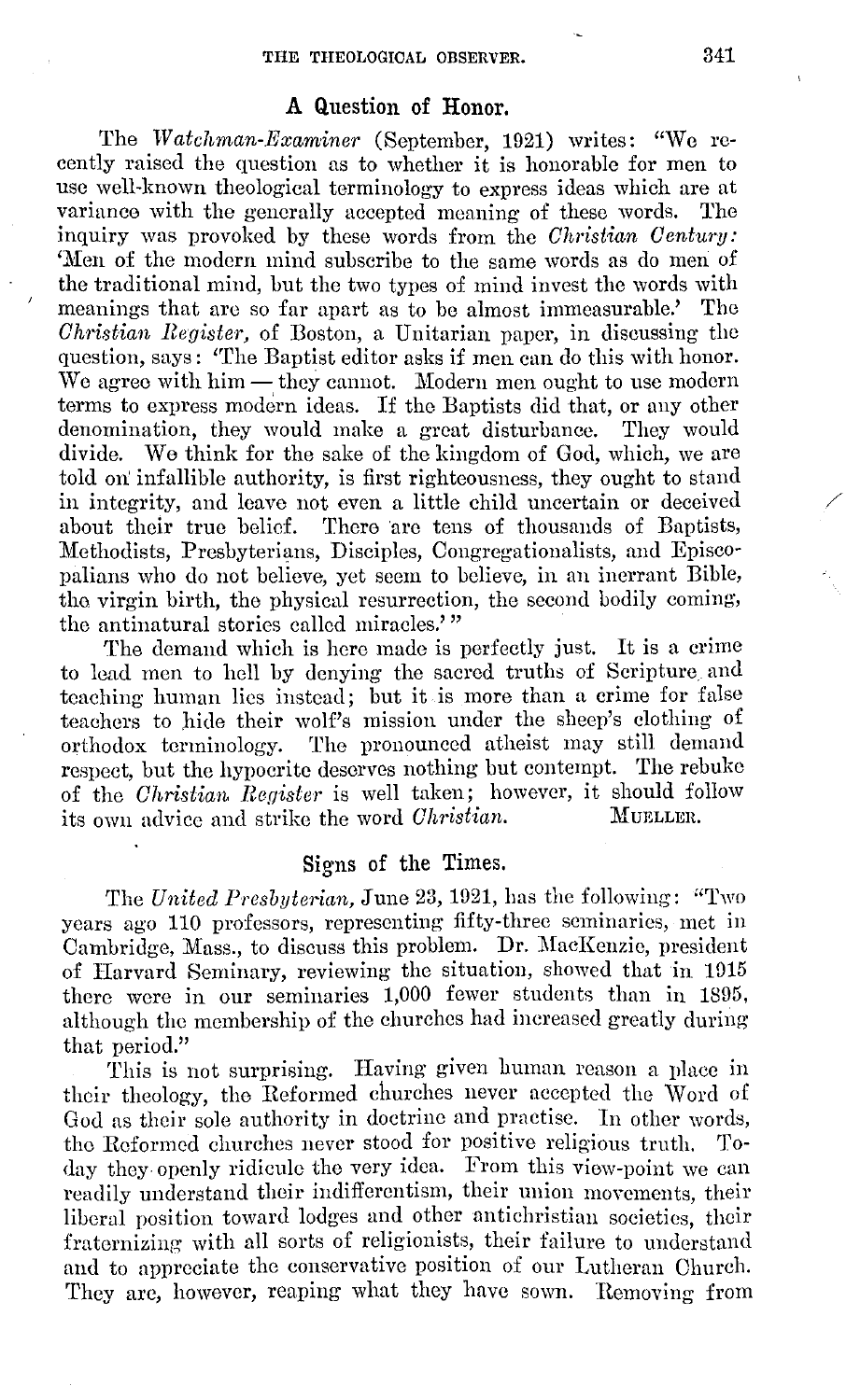under their feet the solid rock-bottom foundation of the Word of God, their building must fall into ruins. They ought not be surprised that young men will not find a ministry attractive which, after all, has not a positive message to offer in so vital a matter as that of the eternal welfare of man. The sectarian churches are going from bad to worse, and the pity is that they are blind to the fact. To them the German proverb applies: "Wem nicht zu raten ist, dem ist nicht zu helfen." helfen." . FRITZ.

#### Reading the Bible in Public.

Reading the Bible in public- at the church services, at public religious gatherings, at the family devotion - is an art which must be learned. We agree with the writer in the *'Advent Review and Sabbath· Herald* who says, editorially: "I am convinced that we are losing much in our public labors, as well as in our private study, by not knowing how properly to read the Bible." The following quotations from that editorial may well serve as food for thought: "We are told that anciently 'they read in the book in the Law of God *distinctly,* and *gave the sense,* and caused them to *understand the reading,'* Neh. 8, 8. To be able to read the Word of God like this is of inestimable value to any one, especially to those who teach the word in public.  $\ldots$  The late A. T. Pierson, in a little pamphlet entitled, *The Reading of the Word of God in Public,* says: 'Reading without comment is my present theme. You should be able, by careful reading, without one word of your own, to make the full sense of most passages clear. Bear in mind two maxims: True reading is interpretation; true emphasis is exposition.' (p. 9.) Dr. Pierson tells of a friend in the ministry who frequently spent hours in private study of a passage before he read it in public. Yet how often we hear the Scriptures and sacred hymns publicly read in such a bungling manner as to give evidence that the reader had given very little, if any, study how to read that the true meaning might be brought out."

Edwin Booth, the celebrated tragedian, said with reference to the Lord's Prayer: "To read that prayer as it should be read caused me the severest study and labor for thirty years, and I am far from being satisfied with my success." Commenting on this, the editorial writer says: "If actors on the stage, whose work we cannot sanction, will, for money and personal honor and to be great in their profession, study how to give such expression to what they say, ought not those who handle the words of life to study how to read the Bible in such a way that the true meaning will stand out clearly and distinctly to the congregation? We fear that those of us who minister in sacred things give too little study to *how to read.*" FRITZ.

#### The Sarvival of the Unfittest.

## The Eugenics Congress Confronted by Inverted Evolution.

That the outlook of the Eugenics Congress, held in New York during September, was distressingly pessimistic is asserted by Edwin E. Slosson in an editorial published in the *Independent* (October 8, 1921). Mr. Slosson writes in part: "That civilization is cultivating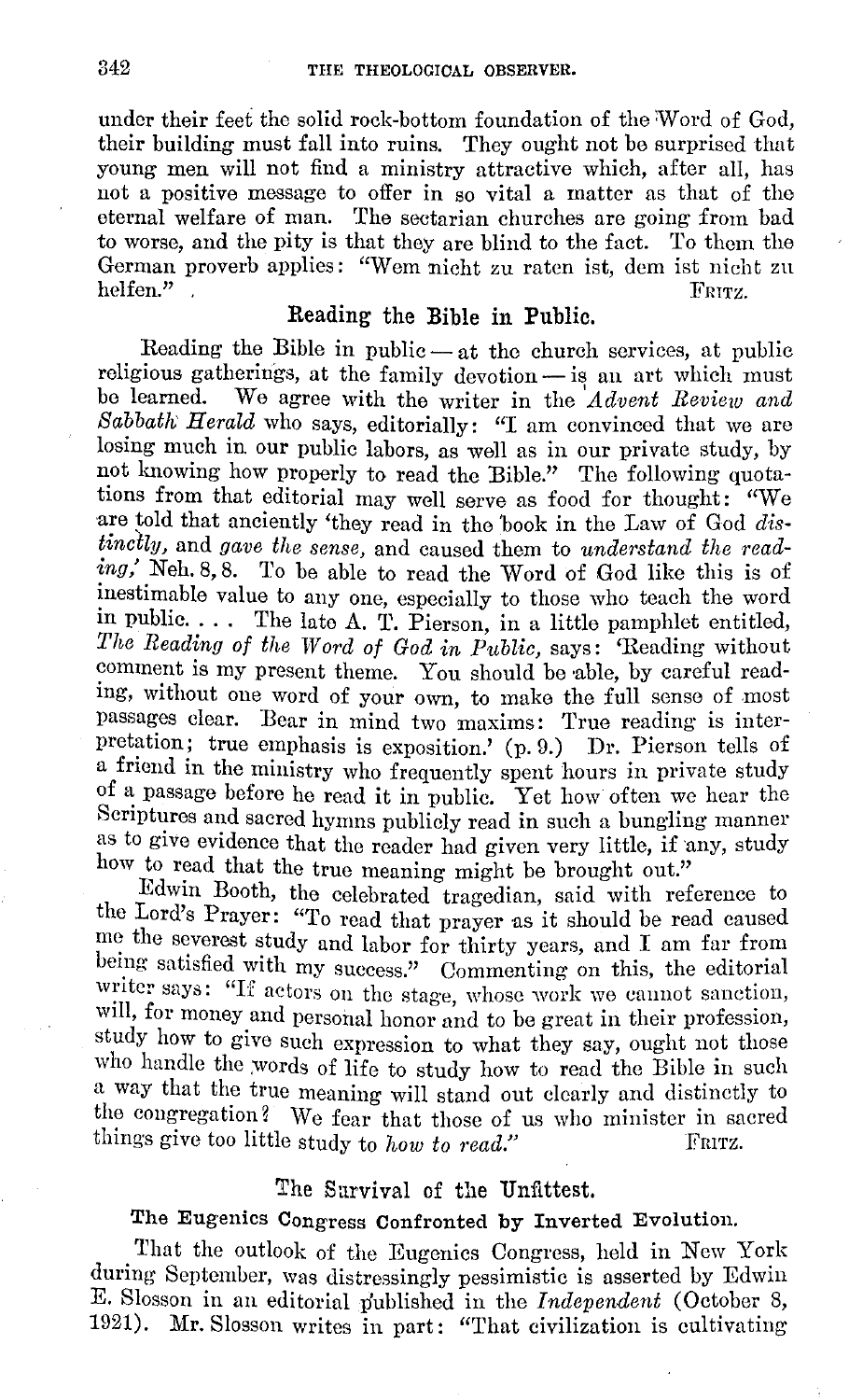a race of incapables in its midst is shown by various statistical studies. The Jukes, the Nams, the Kallikaks (or the kak ha1f of them), the Zeros, tho Ishmaelites, and innumerable other unidentified strains of defectives and criminals continue to increase at the expense of the community. Sanitary science, benevolent government, and Christian compassion are the highest achievements of human endeavor, yet their inadvertent interaction is to make evolution work backward in some cases and to promote the survival of the unfit. Dr. Horatio M. Pollock, statistician of the New York State Hospital Commission, says: 'The burden of mental disease is each year becoming heavier. The ratio of patients with mental disease under treatment in institutions per 100,000 of population increased from 118.2 in 1890 'to 220.1 in 1920. The economic loss to the nation on account of mental disease now amounts to over \$200,000,000 per year.' Professor de Lapouge, the veteran eugenist of France, regards Europe as ruined, and looks to the Anglo-Saxon to save civilization through breeding, by selection, of a race of supermen who shall be able to master the complexities of modern commerce and non-Euclidean geometry. The foundations of the science of eugenics have now been solidly laid in the vast amount of statistical and experimental work that has been done during the present century. Psychology has recently come to the aid of eugenics, but it does not yet appear how this new knowledge can be applied for the advancement and salvation of the face.

"Eugenic measures are of two classes: (1) negative, those designed to check the multiplication of the unfit, and (2) positive, those aiming to promote the propagation of the better elements of the race. Of the negative measures the most prominent are (1) sterilization, (2) segregation, and (3) birth control. The first is the most effective, but too drastic to apply on a large scale, and, if applied on a small scale, cannot eradicate the evil inheritance. Up to the beginning of this year 3,233 cacogenic persons had been operated upon under these statutes, but such measures, though multiplied by ten or a hundred, would make no perceptible and permanent improvement in the average quality of tho population. Birth control in some form is favored by most eugenists, but they have to recognize that its first effect is to make matters worse by restricting the propagation of the provident while leaving the improvident to multiply *ad libitum.* 

"The positive measures for the promotion of eugenics appear no more practical and promising than the negative. Indiscriminate bounties for babies may turn out a dysgenic measure, since eugenics aims at quality rather than quantity. So the leaders in the movement are looking forward to 'the education of the people and the cultivation of 'the eugenic conscience' in individuals, so that it will come to be regarded as a public disgrace and personal sin if those who have received a fine inheritance fail to pass it on to the coming generation, and if those who have a serious hereditary taint should perpetuate it in their posterity. To educate a whole people to such a sense of their duty to their race would seem an impossible prospect, yet it is the best and perhaps the only way to accomplish this vital aim."

/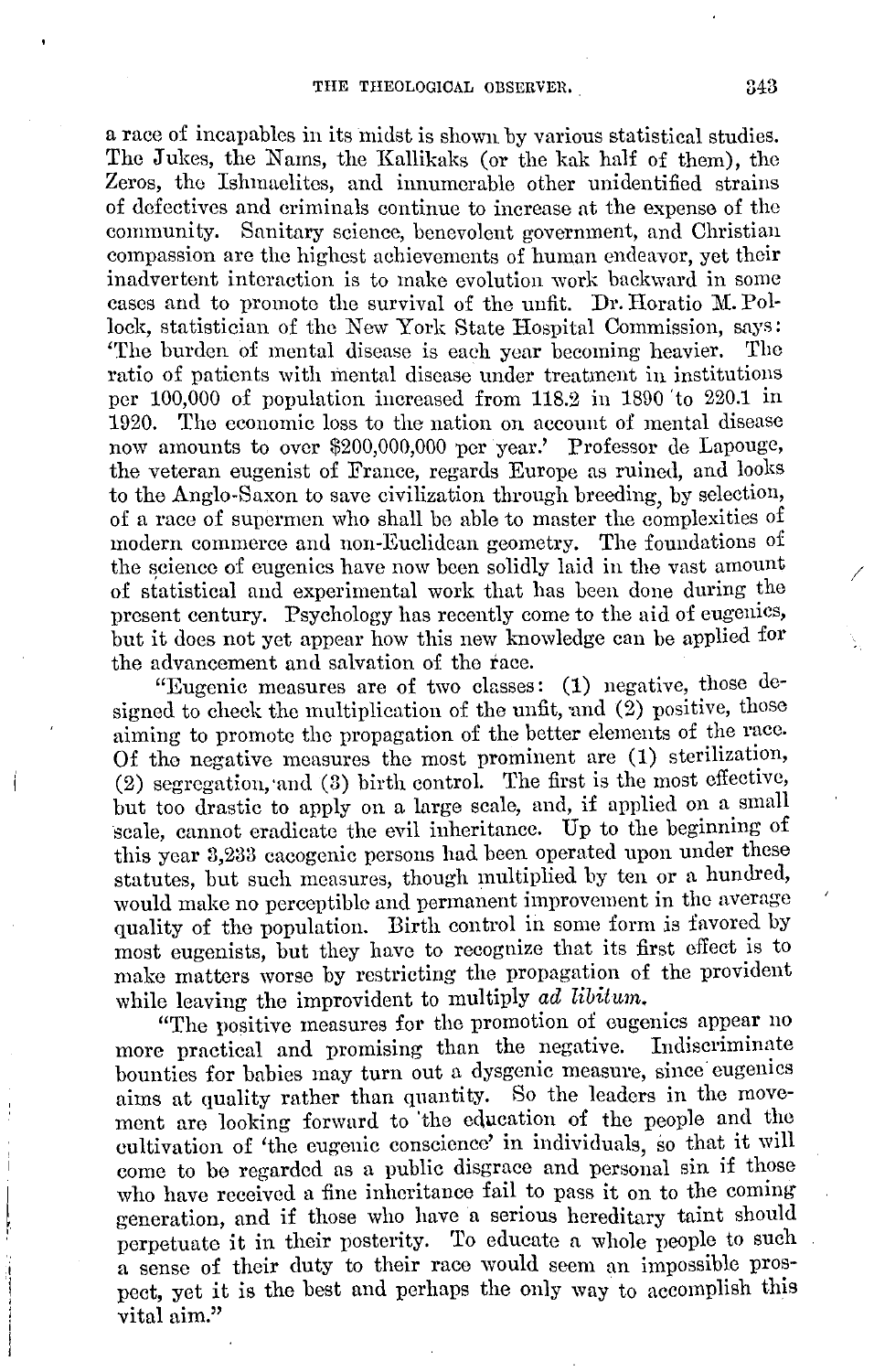The sum and substance of the whole matter may be expressed by the word "failure." Both positive and negative eugenic measures have failed in improving the race; and now wisdom is failing the eugenists, and their last resort is the cultivation of "a eugenic conscience" in individuals. That attempt, too, will prove a failure: and so, after all, Paul was right when he wrote: "Professing themselves to be wise, they became fools." Human measures will not effect tho desired improvement of the human race; with all the wisdom of the ages applied to the matter, there will still be inverted evolution. Yet there is hope for humanity. At the time of Paul the effete, perverted, and cacogenic generations of Greece and Rome were saved through the preaching of the Gospel, and the Gospel is to this day a power of God unto salvation to every one that believeth. Instead of cultivating "a eugenic conscience," let there be the preaching of the Word of  $God!$ 

## The Secret of the King James Bible.

"There is an established, inevitable manner," says Mr. J. 0. Squire, the eminent English critic, perhaps the most authoritative of our day, "into which an Englishman will rise when his ideas and images lift into grandeur - the style of the Authorized Version." A true comment, and many attempts have been made to explain that superior literary excellency which distinguishes the English Bible. The high percentage of Anglo-Saxon words has been stressed, the rhythm of the sentences, the masterful use of cadence especially, and its restraint of emphasis have been referred to as constituting in their combination the secret of Authorized Version style. But while supported by extensive and interesting tabulations, this explanation seems to remain too much on the surface of the problem. In a somewhat unexpected corner of our reading we have lately happened upon an expression which strikes deeper and, indeed, supplies an explanation of that undefinable grandeur of the Biblical style which puzzles the critics. In the Riverside Literature Series edition of the Iliad, the editor in his Introduction, page XI, says that there is no really adequate translation of Homer in our tongue, and then continues:

"If a translation of Homer could have been made in 1611 as admirable as King James's version of the Bible, it would have remained in all likelihood the standard translation' to the present day. Scholarship was not lacking at that time, nor a genius for noble expression, as the Authorized Version well attests; but a critical sense of restraint and responsibility. was sadly lacking indeed. The Bible, of course, was an inspired work, where every shade of feeling and sense must be maintained at any cost; it must not be added to nor detracted from; the translator's first business was to be faithful and obliterate himself. Homer, on the other hand, was merely a pagan, with whom many liberties might be taken. His own whim, and the fashion of the hour, and a private ambition might sway the poet who should undertake to translate him; while the scholars who worked on the Scriptures dared not give rein to their fancy. King James's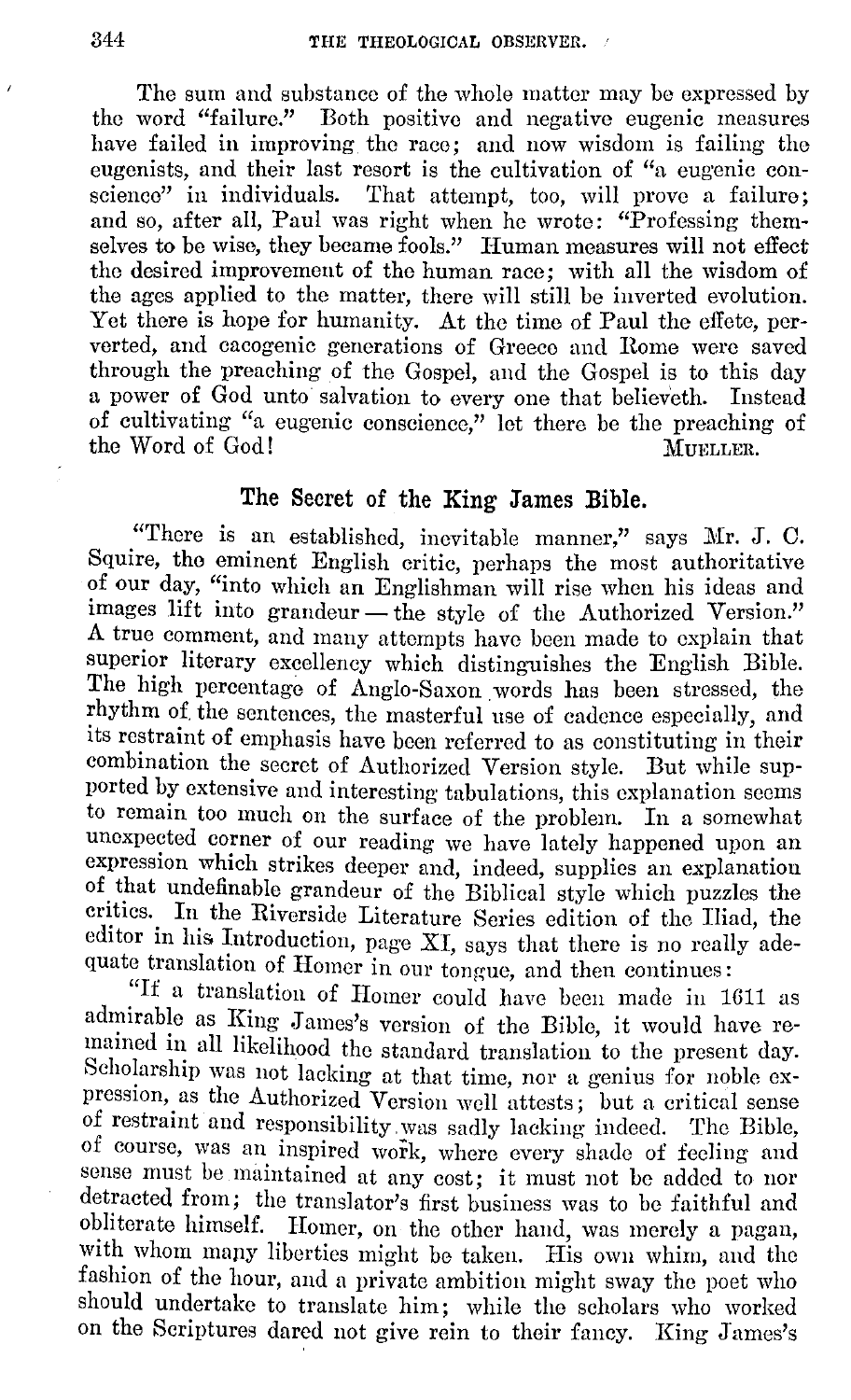version of the Bible is almost the one piece of work of the kind that has been supremely well done in English; and we may attribute its success directly to the restraint, the sense of responsibility, under which the translators accomplished their task. The sacred character of the writings, the universal reverence in which they were held, supplied just that critical influence, that balance and sobriety, of which the English genius is always so sorely in need."

Cogent, convincing, and well said. Extraordinary ability characterizes some of the more recent attempts to do the Bible into English, but it is safe to say that none of these translations will ever become the recognized volume of the Church. And what repels is not so much the modern quality of the English as the absence of that devoutness and reverence which alone can produce expression suitable to the august theme and purpose of the Bible. GRAEBNER. august theme and purpose of the Bible.

### **The Mormon Counterfeit.**

The most elaborate attempt to steal from the English Bible the thunder of its style is the *Boole of Mormon,* together with that less known, hut much more important document of the cult, the *Book of Doctrine and Covenants.* Christian Science has taken over the divinity circuit style of binding, but Smith, Rigdon, and their fellowconspirators took over the language bodily and dressed their unholy religion in its folds. Not only do the "beholds" and "los" and "veri- ' lies" and the continuous polysyndeton,  $-$  "And . . . and, again  $\cdots$ . and  $\dots$  and  $\dots$ ," etc., - help to create a general atmosphere of inspired speech, but the great bulk of these writings consists of Scriptural phrases, and the style of the Authorized Version is imitated throughout. When God, in the style of Deuteronomy, gives detailed instructions to Joseph Smith for the formation of a stock company to build a boarding-house, the result is grotesque. As a characteristic instance of the use to which King James Bible English has been put, we quote from the *Boal,, of Doctrine and Covenants* the famous 122d section, on which the doctrine of polygamy is based: -

Revelation on the Etemity of the Marriage Covenant, including Plurality of Wives. Given through Joseph, the Seer, in Nauvoo, Hancock County, Illinois, July 12, 1843.

"1. Verily, thus saith the Lord unto you, my servant Joseph, that inasmuch as you have inquired of my hand, to know and understand wherein I, the Lord, justified my servants Abraham, Isaac, and Jacob; as also Moses, David, and Solomon, my servants, as touching the principle and doctrine of their having many wives and concubines:

"2. Behold! and lo, I am the Lord thy God, and will answer thee as touching this matter:

"3. Therefore, prepare thy heart to receive and obey the instructions which I am about to give unto you; for all those who have this law revealed unto them must obey the same;

"4. For behold! I reveal unto you a new and an everlasting covenant; and if ye abide not that covenant, then are ye damned; for no one can reject this covenant, and be permitted to enter into my glory;  $\ldots$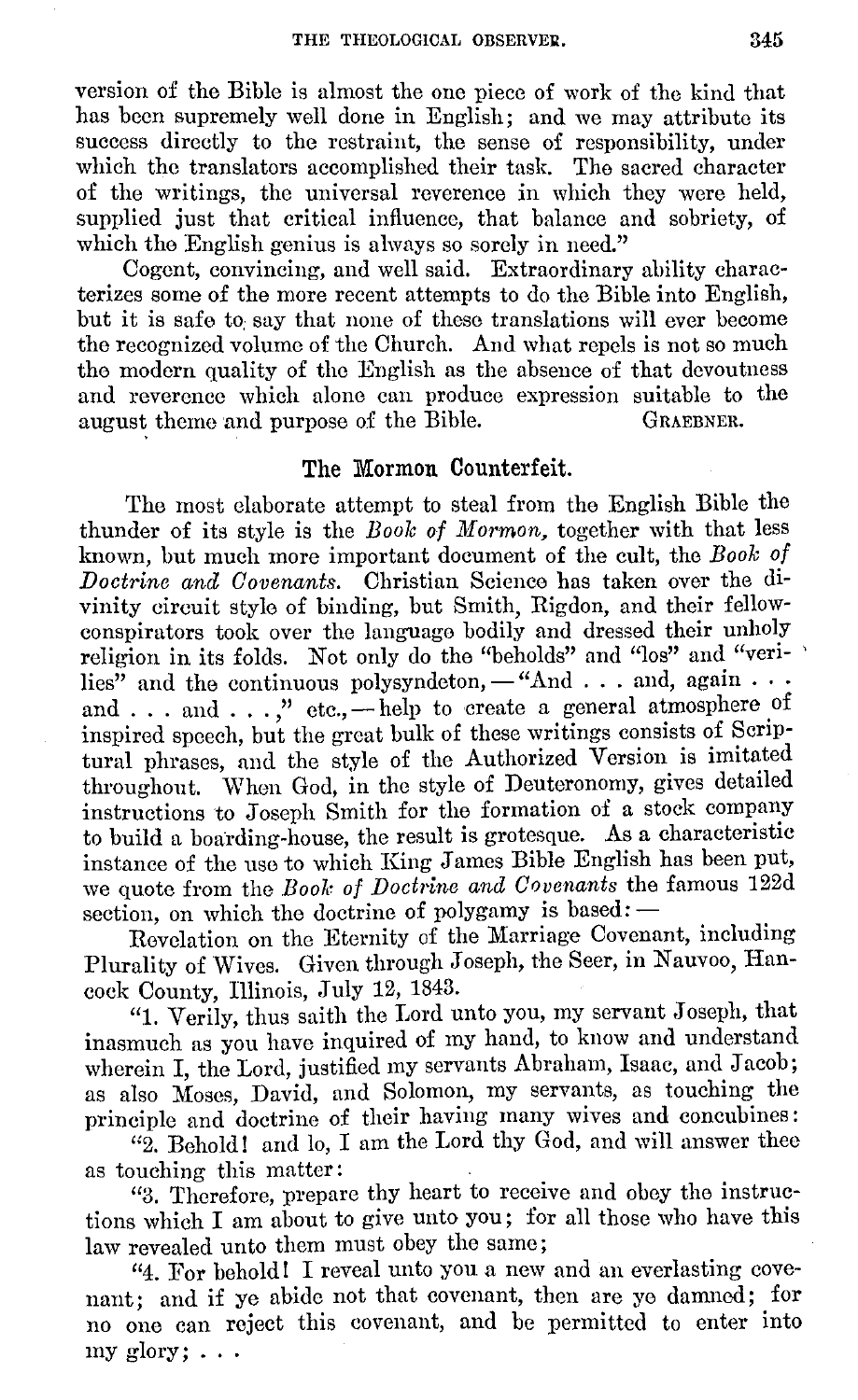"10. And again, verily I say unto you, if a man marry a wife by my word, which is my law, and by the new and everlasting covenant, and it is sealed unto them by the Holy Spirit of promise, by him who is anointed, unto whom I have appointed this power, and the keys of this Priesthood; ,

"20. Then shall they be Gods, because they have no end; therefore shall they be from everlasting to everlasting, because they continue; then shall they be above all, because all things arc subject unto them. Then shall they be Gods, because they have all power, and the angels are subject unto them....

"28. I am the Lord, thy God, and will give unto thee the law of my Holy Priesthood as was ordained by me, and my Father, before the world was.

"40. I am the Lord, thy God, and I gave unto thee, my servant Joseph, an appointment, and restoro all things; ask what ye will,· and it shall be given unto you according to my word:

"41. And as ye asked concerning adultery -- verily, verily I say unto you, if a man receiveth a wife in the new and everlasting covenant, and if she be with another man, and I have not appointed unto her by the holy anointing, she hath committed adultery, and shall be destroyed.

"44. And if she hath not committed adultery, but is innocent, and hath not broken her vow, and she knoweth it, and I reveal it unto you, my servant Joseph, then shall you have power, by the power of my Holy Priesthood, to take her, and give her unto him that hath not committed adultery, but hath been faithful; for he shall be made ruler over many; ...

"47. And again, verily I say, whomsoever you bless I will bless, and whomsoever you curse, I will curse, saith the Lord; for I, the Lord, am thy God. . . .

"51. Verily, I say unto you, a commandment I give unto mine handmaid, Emma Smith, your wife, whom I have given unto you, that she stayjherself and partake not of that which I commanded you to offer unto her; for I did it, saith the Lord, to prove you all, as I did Abraham; and that I might require an offering at your hand, by covenant and sacrifice; ...

"54. And I command mine handmaid, Emma Smith, to abide and cleave unto my servant Joseph, and to none else. But if she will not abide this commandment, she shall be destroyed, saith the Lord.

"56. And again, verily I say, let mine handmaid forgive my servant Joseph his trespasses; and then shall she be forgiven her trespasses, wherein she has trespassed against me; and I, the Lord, thy God, will bless her, and multiply her, and make her heart to re-

"61. And again, as pertaining to the law of the Priesthood: If any man espouse a virgin, and desire to espouse another, and the first give her consent; and if he espouse the second, and they arc virgins, and have vowed to no other man, then is he justified; he cannot commit adultery, for they are given unto him; for he cannot commit adultery with that that belongeth unto him and to no one else;